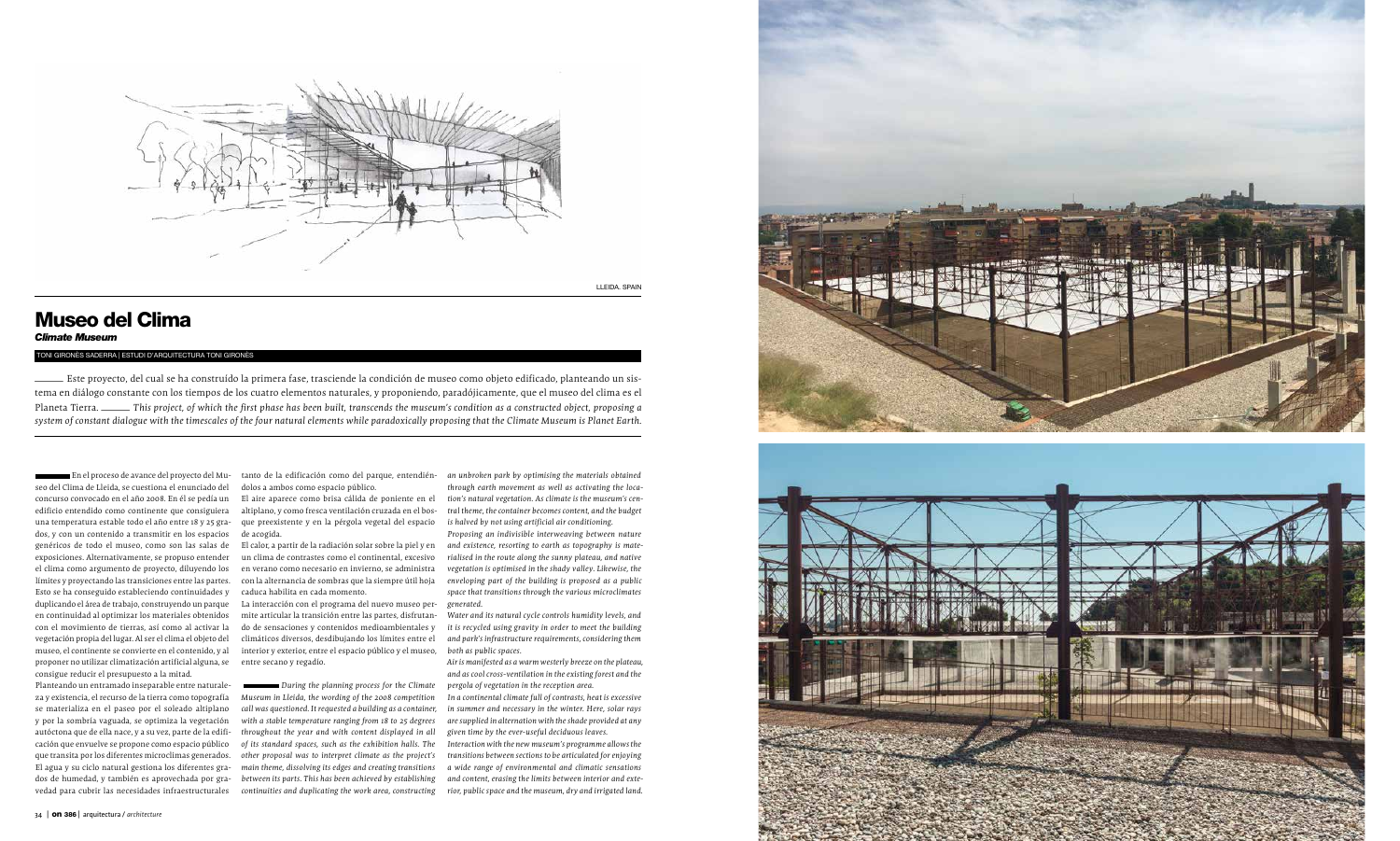

**Emplazamiento /** *Site plan* 





**Sección clima /** *Climatic section* 



 $\begin{array}{cc} 1 & 1 & 1 \\ 2m & 10m \end{array}$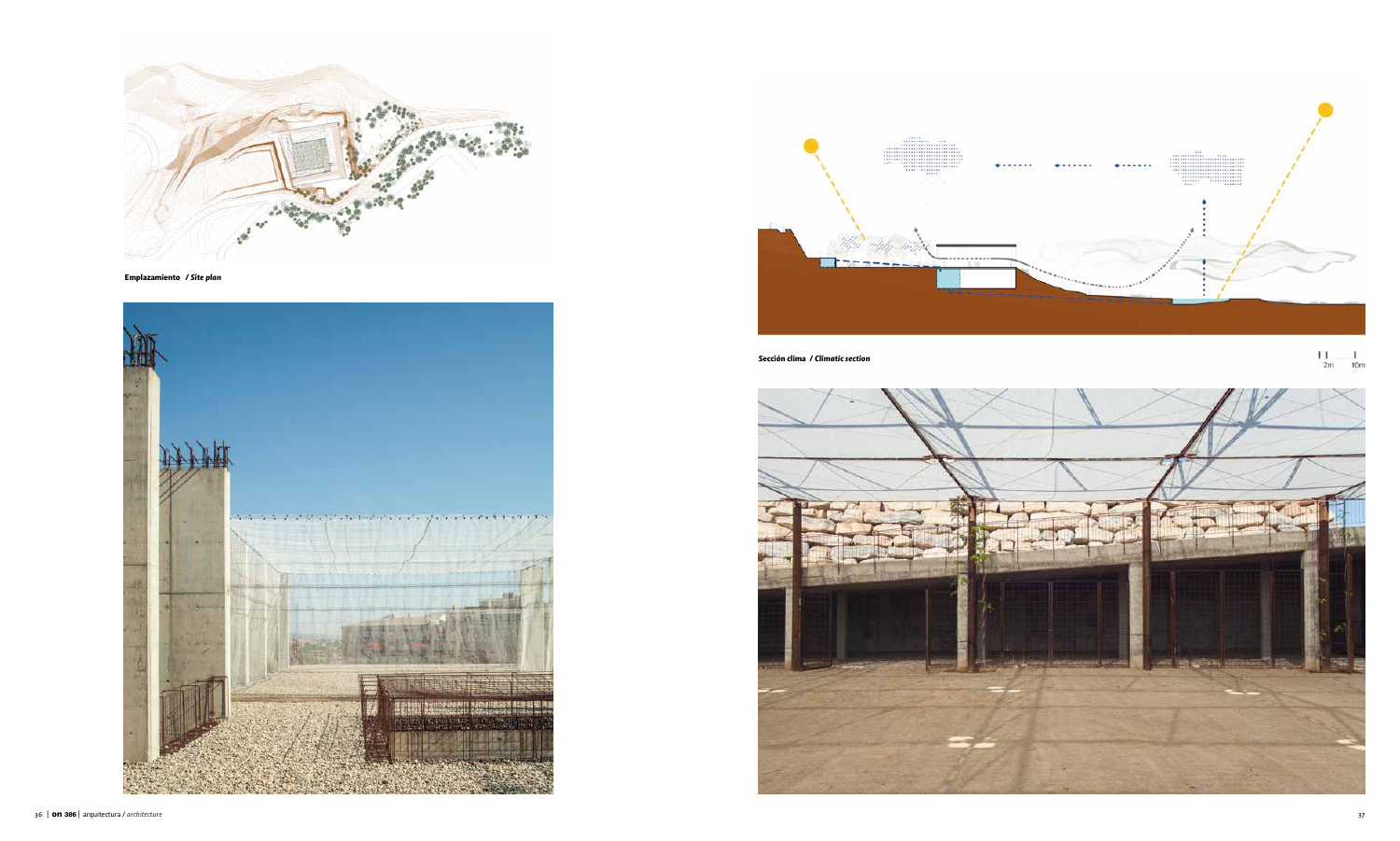



ANG ANG ING ANG PART

Mother plants of calculations of the Windows of







## **Planta primera /** *First floor*